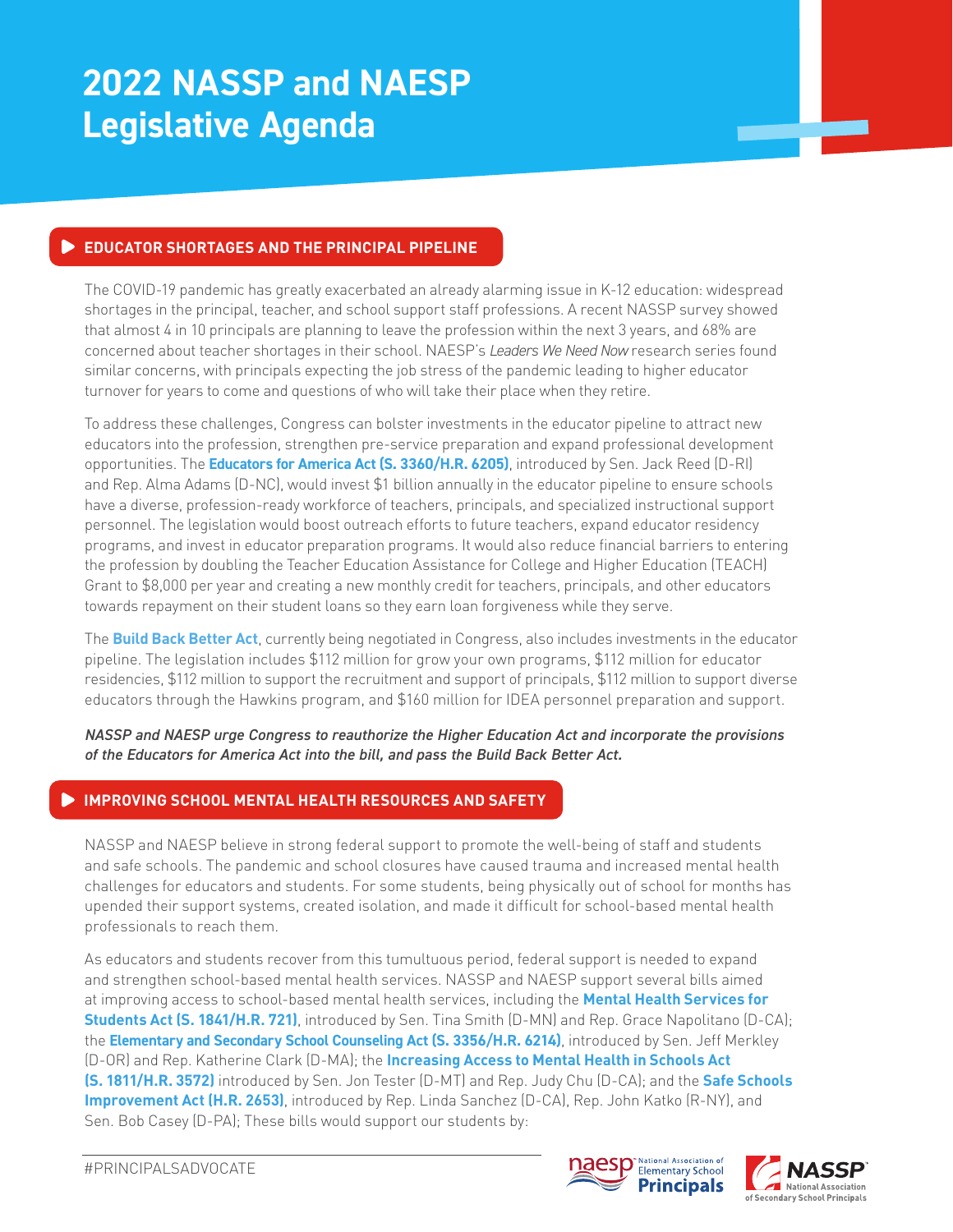- $\rightarrow$  Expanding school-based mental health services to help schools support educators and students at this critical moment.
- $\rightarrow$  Improving staffing ratios of school counselors, school psychologists, and school social workers to help serve more students.
- $\rightarrow$  Addressing widespread shortages by providing student loan forgiveness to school-based mental health professionals.
- $\rightarrow$  Providing funding for the development and operation of evidence-based school threat assessment and crisis intervention teams, including training for school officials in responding to mental health crises.
- $\rightarrow$  Requiring schools to implement comprehensive anti-bullying policies that address the bullying and harassment of all students.

*NASSP and NAESP urge Congress to pass the Mental Health Services for Students Act, the Elementary and Secondary School Counseling Act, the Increasing Access to Mental Health in Schools Act, and the Safe Schools Improvement Act.*

## **SCHOOL FACILITIES AND INFRASTRUCTURE**

Underinvestment in K-12 facilities is an urgent matter that demands Congress' attention. Outdated and crumbling schools due to decades of underinvestment pose alarming health and safety risks, hindering a generation of students from reaching their full potential.

The COVID-19 pandemic exposed and exacerbated the deficiencies in many school buildings, especially in our country's most underserved communities. Many schools have inadequate systems to ensure even the basic safety of their students and staff. A recent Government Accountability Office report found that 4 in 10 districts need to update or replace HVAC systems in at least half of their schools, which are essential to safe and effective air circulation and mitigating the spread of viruses. Longstanding neglect has resulted in millions of students attending school in buildings in need of major repairs, creating unsafe conditions that depress student and educator performance. In many districts, expansions or new buildings are needed to keep up with ever-growing student populations in public education, but often these districts lack a local tax base that can be leveraged to make these upgrades. Federal support of K–12 school infrastructure would help reduce maintenance and construction backlogs, positioning these districts to address long overdue school building upgrades and modernizations.

In November 2021, Congress passed the \$1.2 trillion bipartisan infrastructure package, but funding for K –12 infrastructure was not included. An earlier version of the Build Back Better bill included \$82 billion for school facilities, but the funding was later removed.

The **Reopen and Rebuild America's Schools Act (S.96/H.R. 604)**, introduced by Rep. Bobby Scott (D-VA) and passed by the U.S. House of Representatives in July 2020, would invest \$100 billion in grants and \$30 billion in bond authority targeted at high-poverty schools with facilities that pose health and safety risks to students and staff. The bill would also expand access to high-speed broadband to ensure schools have the tools they need for digital learning.

*NASSP and NAESP strongly urge the passage of at least \$100 billion in direct grants and \$30 billion in bonds for K–12 public school facilities—consistent with the Reopen and Rebuild America's Schools Act, passed by the U.S. House of Representatives in July 2020.*



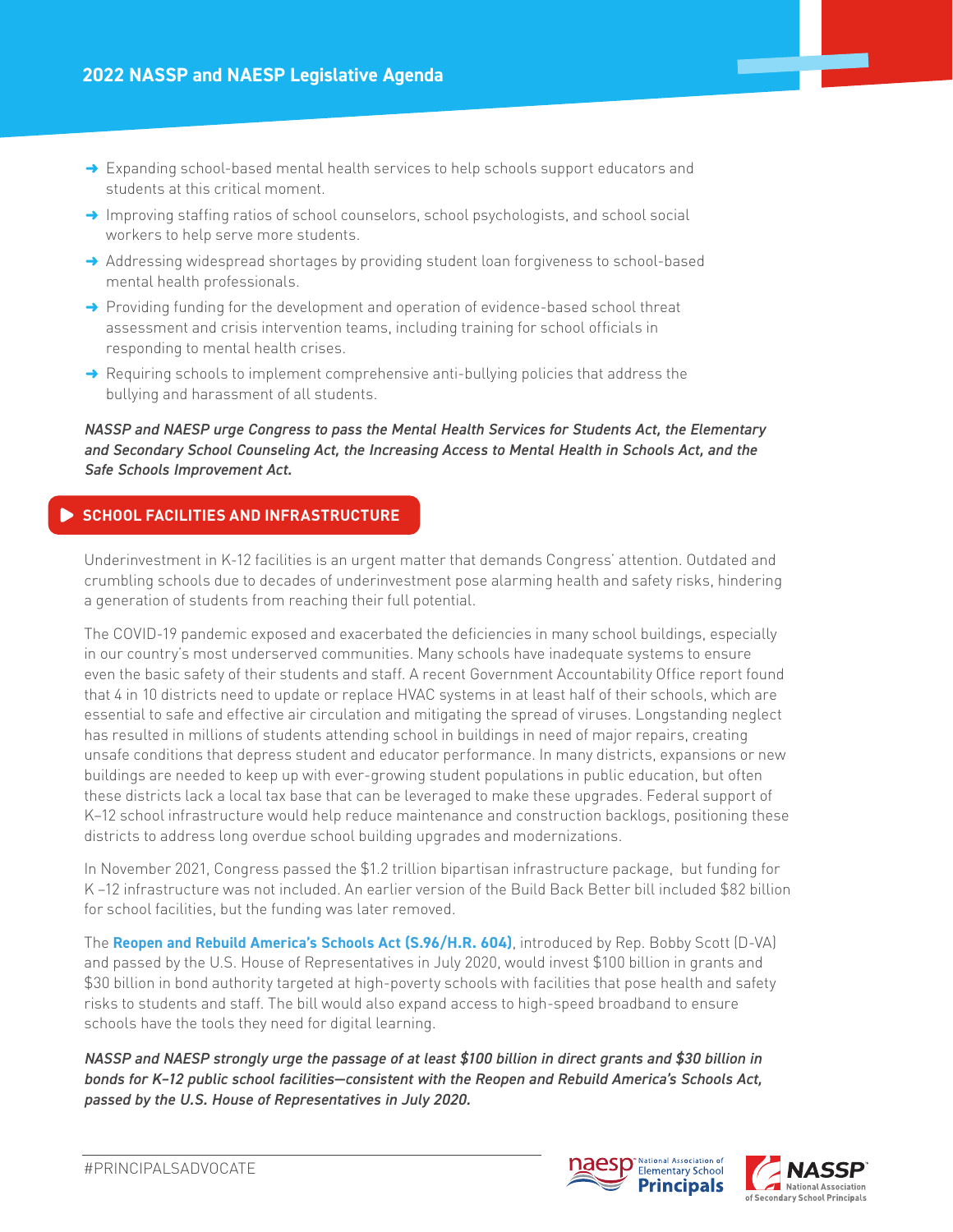## **2022 NASSP and NAESP Federal Education Funding Priorities**

COVID-19 relief funding is having a direct and immediate impact in schools. Funds are being used to implement layered COVID-19 prevention strategies to keep schools open safely and to address academic and student mental health needs. This emergency funding is critical in the near-term to support students and put them on a path to success. But it is only one piece of the holistic support puzzle schools will need in the coming years to help students fully recover. Congress must also strongly fund programs under the **Every Student Succeeds Act (ESSA)** through the normal appropriations process at levels that match the gravity of the moment and that position schools to confront head on this recovery period for K-12 schools.

## **PROGRAMS UNDER (ESSA)**

## TITLE I GRANTS TO LOCAL EDUCATION AGENCIES:

 $\rightarrow$  Provide financial support to local educational agencies (LEAs) and schools with high numbers or high percentages of children from low-income families to help ensure that all children receive support. Received \$17.3 billion in FY 2021. Title I grants have been reduced since FY 2012—hurting the most vulnerable students and school districts.

The Biden administration's FY 2022 budget proposes funding Title I at \$17.3 billion and adding an additional \$20 billion in Title I "Equity Grants." Taken together, passage of the administration's proposal would more than double the total funding for Title I.

## *NASSP and NAESP urge Congress to support the funding levels proposed for Title I formula grants and the Title I Equity Grants in the administration's FY 2022 budget.*

## TITLE II, PART A:

- $\rightarrow$  Provides formula grants to states and districts to strengthen professional development opportunities for teachers and principals, improving supports for educators and making them more likely to stay in the profession.
- → Helps districts fund principal residencies, expand job-embedded and cohort-based professional learning, and boost mentorship opportunities for aspiring principals.
- $\rightarrow$  Funded at \$2.14 billion for FY 2021.

The pandemic has led to more educators feeling burned out and wanting to leave the profession. Now more than ever, strong federal funding is needed to boost support for principals and teachers, including through expanded professional learning opportunities. President Biden has proposed \$2.15 billion in funding for Title II, Part A, in his FY 2022 budget.

## *To strengthen supports for educators and to address educator shortages, NASSP and NAESP urge Congress to fund Title II, Part A, at no less than \$3 billion for FY 2022.*

## THE SCHOOL LEADERSHIP RECRUITMENT AND SUPPORT PROGRAM (SLRSP) — FOUND IN TITLE II, PART B:

→ Was known previously as the School Leadership Program, which NASSP and NAESP worked with Congress to create in 2001.



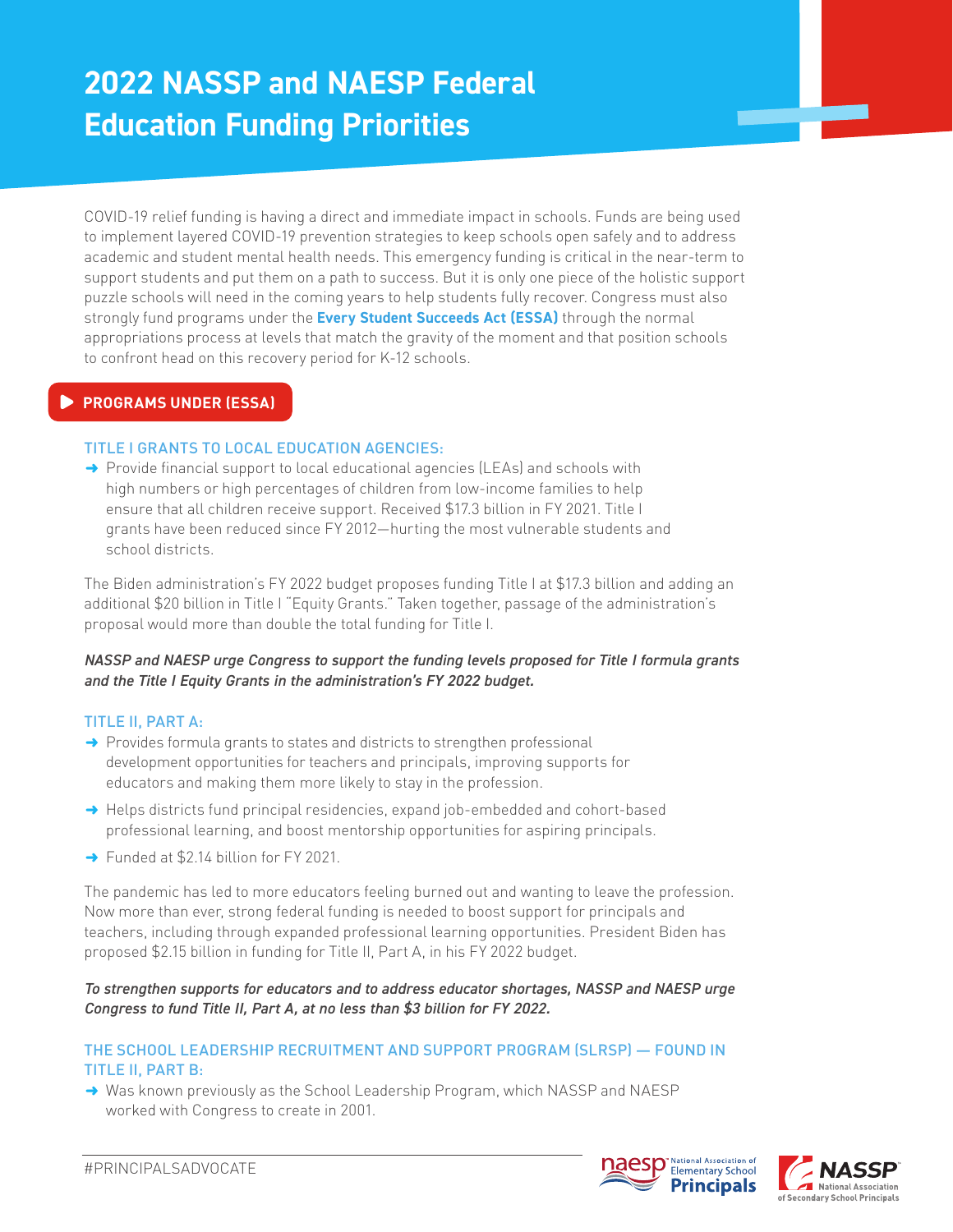- $\rightarrow$  Focuses on recruiting, mentoring, and training principals and assistant principals to serve in high-need schools.
- $\rightarrow$  Underwent funding elimination by Congress in the final FY 2020 appropriations bill, but President Biden recommended restoring \$30 million for the program in his FY 2022 budget request.
- $\rightarrow$  The current version of the Build Back Better Act includes \$112 million for principal support and development, which is funded through SLRSP.

*NASSP and NAESP call on Congress to recognize the important role of school leaders in advancing student achievement and provide no less than \$30 million for SLRSP in FY 2022. In addition, NASSP and NAESP support the \$112 million in principal support funding included in the Build Back Better Act.* 

#### COMPREHENSIVE LITERACY STATE DEVELOPMENT GRANTS (FOUND IN TITLE II, PART B):

- $\rightarrow$  Help advance literacy skills for students from birth through grade 12, including students with limited English proficiency and students with disabilities.
- $\rightarrow$  Previously called the Striving Readers Comprehensive Literacy Program, which has transitioned to the newly enacted Literacy Education for All, Results for the Nation (LEARN) under ESSA.
- Received \$192 million in FY 2021.

Forty-six states completed plans for comprehensive literacy programming, with 11 states (GA, KS, KY, LA, MD, MN, MT, ND, NM, OH, and OK) receiving awards to implement them in 2017, and 13 states (AK, AR, CA, GA, HI, KY, LA, MN, MT, NM, OH, RI, and SD) receiving new awards in 2019.

*NASSP and NAESP urge Congress to provide \$500 million in the FY 2022 budget to maintain a dedicated federal funding stream for literacy programming to help all states address lost instructional time and improve the reading and writing skills of struggling students.*

#### TITLE IV, PART A, STUDENT SUPPORT AND ACADEMIC ENRICHMENT GRANTS:

ESSA included a flexible block grant program under Title IV, Part A, authorized at \$1.65 billion annually. Unfortunately, this grant program received only \$1.22 billion in FY 2021. This grant authorizes activities in three broad areas:

- $\rightarrow$  Providing students with a well-rounded education, including music, the arts, social studies, and computer science.
- $\rightarrow$  Supporting the safety and health of students.
- $\rightarrow$  Encouraging the effective use of technology.

*NASSP and NAESP urge Congress to fund the Student Support and Academic Enrichment Grants program at its authorized level of \$1.65 billion in FY 2022. Under this grant, each state receives an allocation based on the Title I funding formula.*